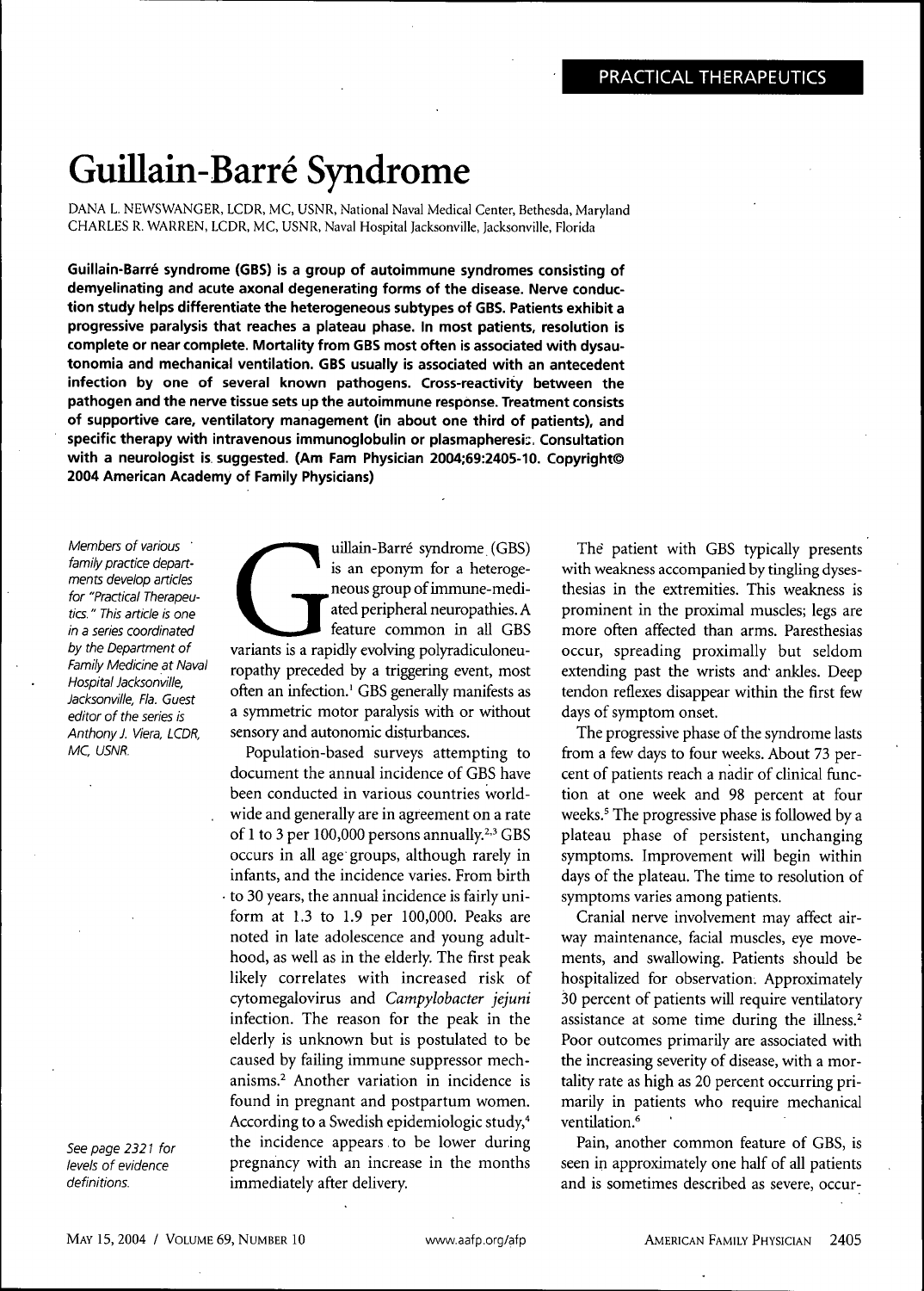The patient with Guillain-Barré syndrome typically presents with weakness accompanied by tingling dysesthesias in the extremities.

ring with even the slightest of movements. Pain is most severe in the shoulder girdle, back, and posterior thighs.<sup>7,8</sup> Patients complain of a deep aching pain in the weakened muscles that is similar to the muscular discomfort experienced following exercise. Pain may be accompanied by muscle cramps, and it is most severe at night.

## **Diagnosis**

GBS is the most common type of rapidly evolving, generalized peripheral nervous system disorder. However, several disorders can be mistaken for GBS, particularly early in its course *(Table 1).''*

The diagnosis of GBS is based on typical clinical features; electrodiagnostic examination and examination of the cerebrospinal fluid (CSF) can aid in the diagnosis *(Table 2)7-''* Electrodiagnostic findings suggestive of GBS include an absent H reflex, low amplitude or absent sensory nerve action potentials, an abnormal F wave, and other less frequent abnormalities. These findings may allow earlier intervention with specific treatments, but a definitive diagnosis is usually not possible until the fifth day after the onset of symptoms.<sup>10</sup>

Characteristic CSF findings consist of elevated protein

## **The Authors**

DANA L. NEWSWANGER, LCDR, MC, USNR, is a family physician at National Naval Medical Center, Bethesda, Md. Dr. Newswanger received her osteopathic degree from the Philadelphia College of Osteopathic Medicine, Philadelphia, and completed a residency in family medicine at Naval Hospital Jacksonville, Jacksonville, Fla.

CHARLES R. WARREN, LCDR, MC, USNR, is a family physician on the faculty of the family practice residency program at Naval Hospital Jacksonville. Dr. Warren received his osteopathic degree from Nova Southeastern University College of Osteopathic Medicine, Fort Lauderdale, Fla., and completed a residency in family medicine at Naval Hospital Jacksonville.

Address correspondence to Dana L. Newswanger, LCDR, MC, USNR, National Naval Medical Center, Family Practice Dept., Building 7, Room 1108, 8901 Wisconsin Ave., Bethesda, MD 20889 (e-mail: DLNewswanger@Bethesda.med.navy.mil). Reprints are not available from the authors.

#### **TABLE 1**

## **Differential Diagnosis and Characteristics Differing from Guillain-Barre Syndrome**

Basilar artery occlusion (asymmetric limb paresis) Botulism (descending paralysis) Heavy metal intoxication (confusion, psychosis, organic brain syndrome) Hypophosphatemia (irritable, apprehensive, hyperventilation, normal cerebrospinal fluid) Metabolic myopathies (cerebral and cerebellar symptoms) Myasthenia gravis (weakness and fatigue that improves with rest) Neoplastic meningitis (asymmetric spastic paralysis) Neurotoxic fish poisoning (spontaneous recovery within 24 hours) Paraneoplastic neuropathy (chronic) Poliomyelitis (purely motor disorder with meningitis) Polymyositis (chronic, affects proximal limb muscles) Spinal cord compression (asymmetric) Tick paralysis (sensory changes absent, normal cerebrospinai fluid). Transverse myelitis (abrupt bilateral leg weakness, ascending sensory) Vasculitic neuropathies (mononeuropathy)

Information from Ropper AH.' The Guiliain-Barre syndrome. N EngI JMed 1992:326:1130-6.

#### **TABLE 2**

**Diagnostic Criteria for Typical Guillain-Barre Syndrome**

#### **Features required for diagnosis**

Progressive weakness in both arms and legs Areflexia

**Features strongly supporting diagnosis**

Progression of symptoms over days, up to four weeks Relative symmetry of symptoms Mild sensory symptoms or signs Cranial nerve involvement, especially bilateral weakness of facial muscles

Recovery beginning two to four weeks after progression ceases Autonomic dysfunction

Absence of fever at onset

High concentration of protein in cerebrospinal fluid, with fewer than 10 cells per cubic millimeter

Typical electrodiagnostic features

#### **Features excluding diagnosis**

Diagnosis of botulism, myasthenia, poliomyelitis, or toxic neuropathy Abnormal porphyrin metabolism

Recent diphtheria

Purely sensory syndrome, without weakness

Reprinted with permission from Ropper AH. The Guillain-Barre syndrome. N EngI J Med 1992:326:1130-6 and Asbury AK, Cornblath DR. Assessment of current diagnostic criteria for Guillain-Barré syndrome. Ann Neurol 1990;27(suppl):S21-4.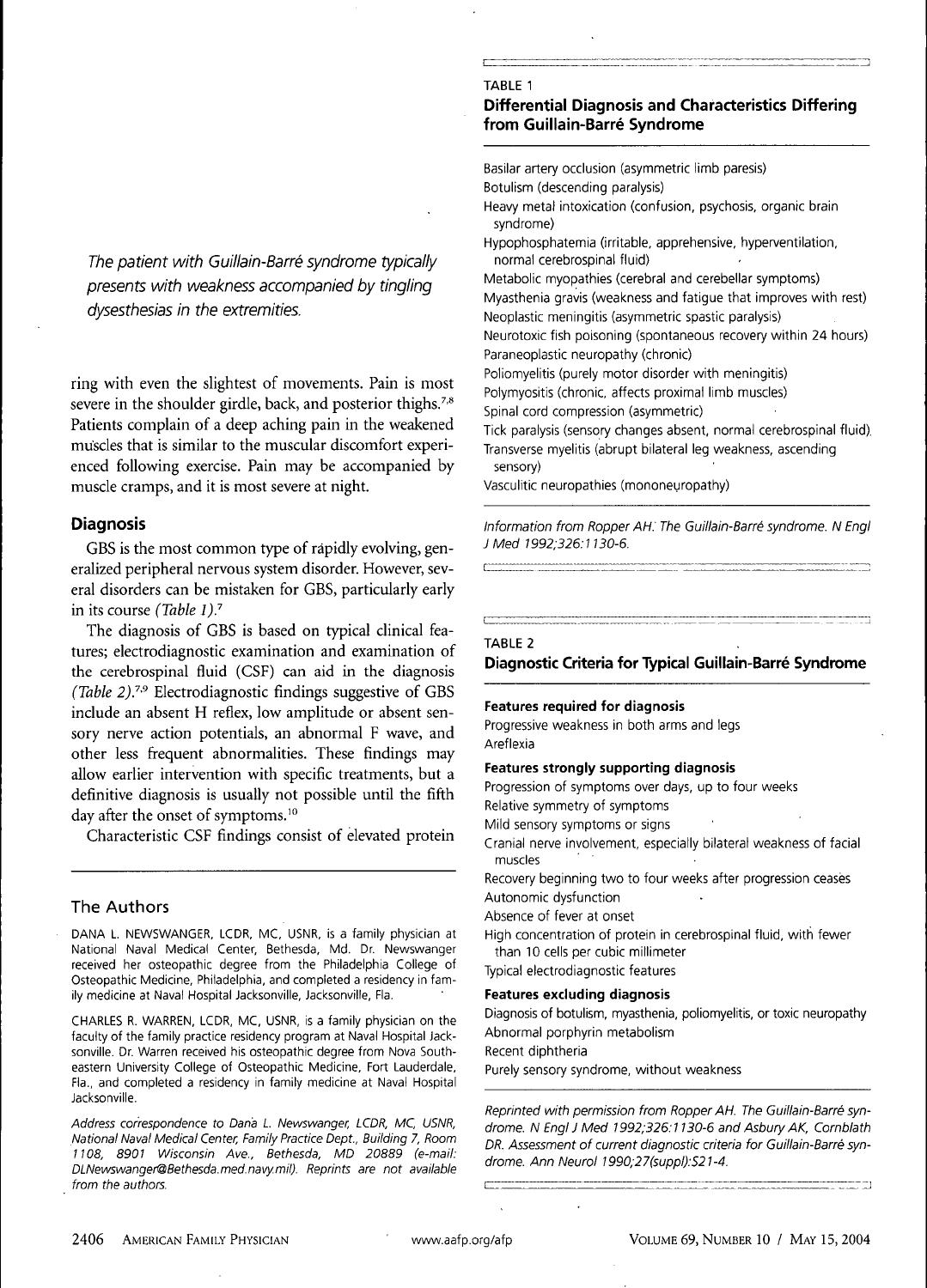# TABLE 3 **Subtypes of Guillain-Barre Syndrome**

## **Acute inflammatory demyelinating polyradiculoneuropathy (AIDP)**

Autoimmune disorder, antibody mediated

Is triggered by antecedent viral or bacterial infection

Electrophysiologic findings demonstrate demyelination.

Inflammatory demyelination may be accompanied by axonal nerve loss.

Remyelination occurs after the immune reaction stops.

#### **Acute motor axonal neuropathy (AMAN)**

Pure motor axonal form of neuropathy

- Sixty-seven percent of patients are seropositive for campylobacteriosis.
- Electrophysiologic studies are normal in sensory nerves, reduced or absent in motor nerves.

Recovery is typically more rapid.

High proportion of pediatric patients

#### **Acute motor sensory axonal neuropathy (AMSAN)**

Wallerian-like degeneration of myelinated motor and sensory fibers Minimal inflammation and demyelination

Similar to AMAN except AMSAN affects sensory nerves and roots Typically affects adults

#### **Miller Fisher syndrome**

#### Rare disorder

Rapidly evolving ataxia, areflexia, mild limb weakness, and ophthalmoplegia

Sensory loss unusual, but proprioception may be impaired.

Demyelination and inflammation of cranial nerve III and VI, spinal ganglia, and peripheral nerves

Reduced or absent sensory nerve action potentials, tibial H reflex is usually absent.

Resolution occurs in one to three months.

#### **Acute panautonomic neuropathy**

Rarest of all the variants

Sympathetic, parasympathetic nervous systems are involved.

Cardiovascular involvement is common (postural hypotension, tachycardia, hypertension, dysrhythmias).

Blurry vision, dry eyes, and anhydrosis

Recovery is gradual and often incomplete.

Often combined with sensory features

Information from references 2, and 12 through 16.

(higher than  $0.55$  g per dL [5.5 g per L]) without pleocytosis (ahnormal number of cells in the CSF). CSF is often normal when symptoms have been present for less than 48 hours, but by the end of one week the level of CSF protein is elevated. Ah increased white blood cell count in CSF (10 to 100 per mm<sup>3</sup> [10 to 100  $\times$  10<sup>6</sup> per L]) in a patient with typical GBS symptoms increases the possibility of Lyme disease, neoplasia, human immunodeficiency virus  $(HIV)$  infection, sarcoid meningitis, or other diseases.<sup>7,11</sup>

GBS has five distinct subtypes: acute inflammatory demyelinating polyradiculoneuropathy (AIDP), acute

The diagnosis of Guillain-Barré syndrome is based on typical dinical features, electrodiagnostic examination, and examination of the cerebrospinal fluid.

motor axonal neuropathy (AMAN), acute motor sensory axonal neuropathy (AMSAN), Miller Fisher syndrome, and acute panautonomic neuropathy. The axonal forms are generally thought to have poorer prognoses, indicating a need for determining the specific subtype. These subtypes are distinguished electrodiagnostically and pathologically (Table 3).<sup>2,12-16</sup>

## **Antecedent Events**

Acute infectious illnesses are well-known antecedent events in two thirds of patients who have GBS. Cross-reactivity between the pathogen and the nerve tissue sets up the autoimmune response. Patients commonly report a respiratory tract infection or gastroenteritis that resolved when the neuropathy began. Campylobacteriosis is the most common precipitant in GBS.

In 1995, results of a case-control study of 103 patients with GBS found that 26 percent of affected persons were positive for C. *jejuni,* compared with 2 percent of household controls and 1 percent of age-matched controls. Seventy percent of the patients with C. *jejuni* infection reported a diarrheal illness within 12 weeks of neurologic sequelae.<sup>17</sup> Other antecedent infections include cytomegalovirus, HIV, Epstein-Barr virus, and varicella-zoster virus.<sup>2</sup>

Electrophysiologic classification demonstrated that the subtypes AMAN and AMSAN occurred more frequently in the *C. jejuni-inkcted* patients with GBS than the subtype AIDP.'' *C. jejuni* infection is associated with slower recovery, axonal degeneration, and severe residual disability.<sup>18</sup>

Recent infiuenza immunization also has been associated with GBS. One study reviewed the cases of GBS during the 1992-1993 and 1993-1994 infiuenza seasons and found an adjusted relative risk of 1.7 cases per 1 million infiuenza vaccinations.<sup>19</sup> Therefore, the risk of developing GBS after receiving the infiuenza vaccine was one to two cases per 1 million persons immunized.

The Vaccine Adverse Event Reporting System, which is administered by the Centers for Disease Control and Prevention and the U.S. Food and Drug Administration to monitor reports of suspected adverse events after immu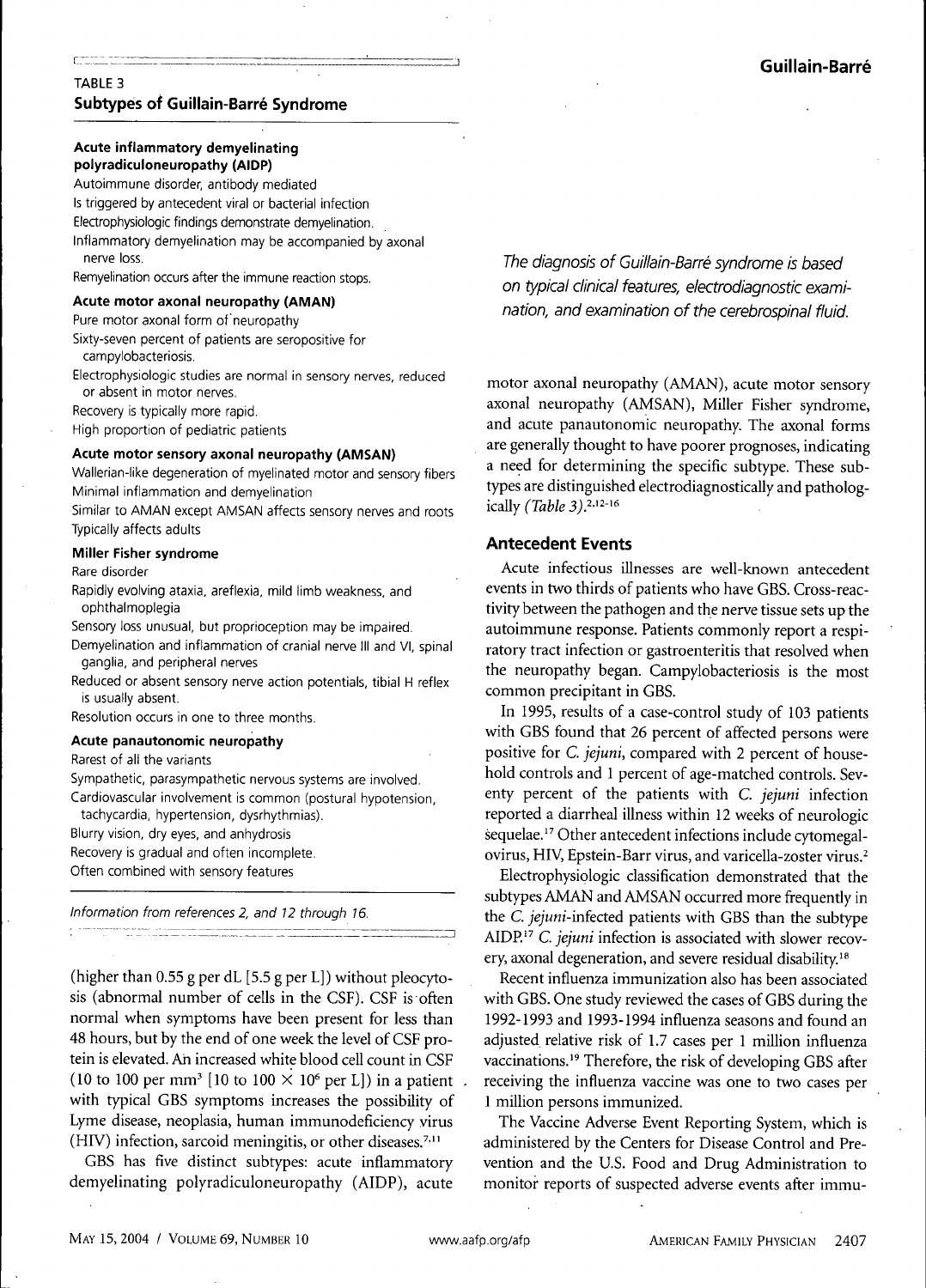Treatment with plasmapheresis or high-dose intravenous immunogiobulin should be initiated soon after diagnosis.

nization, concluded in its 2003 surveillance summary that the risk of developing vaccine-associated GBS is less than the risk of severe influenza. In addition, despite increasing doses of administered vaccine during the four previous influenza seasons, the number of GBS reports has remained stable.<sup>20</sup>

## **Treatment**

Treatment of GBS has two components: supportive care and specific therapy. Supportive care remains the cornerstone of therapy. If patients advance past the acute phase of illness, most wiU recover function. However, the neuropathy can advance so rapidly that endotracheal intubation and mechanical ventilation may be necessary within 24 hours of symptom onset.<sup>2</sup>

For this reason, all patients who have GBS should be admitted to a hospital for close observation for respiratory compromise, cranial nerve dysfunction, and autonomic instability. Autonomic nervous system dysfunction may manifest as fluctuations in blood pressure, cardiac dysrhythmias, gastrointestinal pseudo-obstruction, and urinary retention.' Prophylaxis for deep venous thrombosis should be provided because patients frequently are immobilized for many weeks.

As respiratory muscles weaken, elective endotracheal

# **TABLE 4 Indications to Consider Intubation**

] ^\_\_ \_

Forced vital capacity <20 mL per kg Maximal inspiratory pressure <30 cm H<sub>2</sub>O Maximal expiratory pressure  $<$  40 cm  $H<sub>2</sub>O$ Progression is noted with reduction of more than 30 percent in vital capacity, maximal inspiratory pressure, or maximal expiratory pressure

Information from Lawn ND, Fletcher DD, Henderson RD, Wolter TD, Wijdicks EF. Anticipating mechanical ventilation in Guiliain-Barré syndrome. Arch Neurol 2001;58:893-8.

intubation should be considered. Progression to respiratory failure can be predicted using measurable respiratory parameters *(Table 4)*.<sup>21</sup> Patients who are unable to demonstrate this minimal lung function require intubation. Frequent reassessment with serial lung function testing for rapid progression is critical. Additional predictors of subsequent mechanical ventilation include the following: (1) time from GBS onset to hospital admission of less than seven days, (2) inability to lift the elbows or head above the bed, (3) inability to stand, (4) ineffective coughing, and (5) increased liver enzyme levels. Predictors of mechanical ventilation in patients who had a previously determined vital capacity included time from GBS onset to admission of less than seven days, an inability to lift the head, and a vital capacity less than 60 percent predicted. $22$ 

One retrospective study<sup>21</sup> demonstrated a 40 percent decrease from predicted vital capacity, compared with a 60 percent decrease reported in another study.<sup>22</sup> This discrepancy may be related to different study methods and the larger number of patients enrolled in the latter study.

Pain and psychologic stress should be treated. Narcotics should be used with caution because risk of ileus is already increased. Physical therapy, including gentle massage, passive range-of-motion exercises, and frequent position changes may provide pain relief. Carbamazepine<sup>23</sup> (Tegretol) and gabapentin<sup>24</sup> (Neurontin) have been used as adjuncts in pain management in GBS. Patients who were treated with these medications required less narcotic analgesia with fewer narcotic side effects and minimal sedation compared with those who received placebo. Patients are paralyzed by the illness, but mentally alert and fearful. Reassurance and discussion about the phases of illness and recovery can help reduce psychologic stress.

Specific treatment should be initiated soon after diagnosis. High-dose intravenous immurioglobulin (IVIg; 400 mg per kg daily for five days) or plasmapheresis (five exchanges over five to eight days) can be initiated. To determine whether IVIg was as effective as plasma exchange in treating patients with GBS, a large multicenter trial<sup>25</sup> was designed to compare plasma exchange and IVIg and the combination of both treatments for GBS. The study followed 150 patients over four weeks. There were no statistically significant differences in the disability rating between the two treatment groups. IVIg and plasmapheresis were found to be equally effective therapies.<sup>25,26</sup> [References 25 and 26—Evidence level A, randomized controlled trials (RGTs)]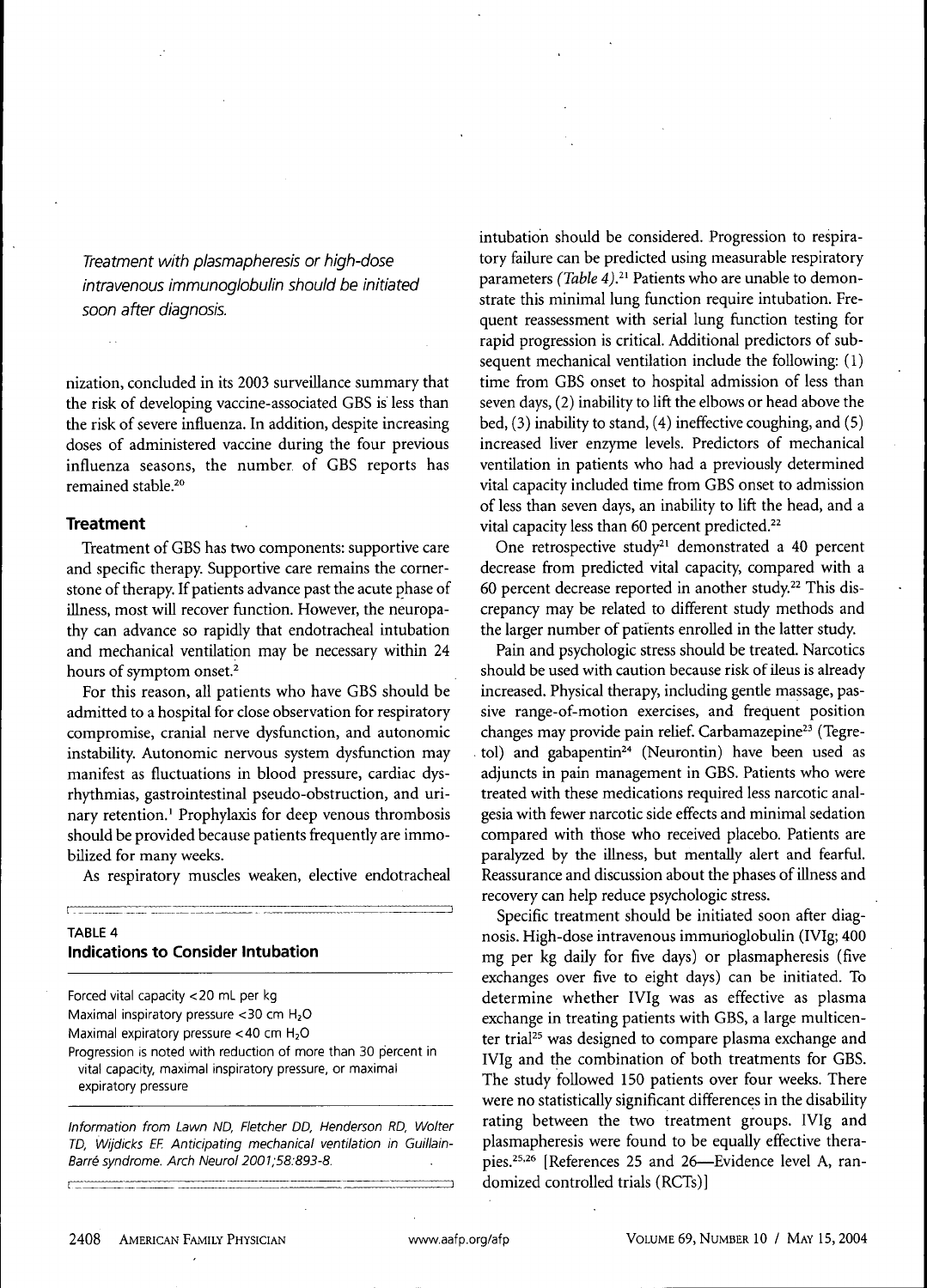A Cochrane Database Review combined the largest trials into a meta-analysis and also concluded that IVIg is as effective as plasma exchange in hastening recovery from GBS in patients who required assistance to walk.<sup>27</sup> [Evidence level A, meta-analysis]

In another multicenter RCT of approximately 380 patients,<sup>28</sup> there was no additional benefit from the combination of therapies, and the rate of relapse was not statistically significant.<sup>26,28</sup> [References 26 and 28—Evidence level A, RCTs] Immunotherapy should be initiated early after motor symptoms appear but is unnecessary in mild cases where no motor symptoms are exhibited.

Patients treated early with plasmapheresis required less mechanical ventilation, and hospitalization time was decreased.<sup>29</sup> Plasmapheresis removes or dilutes the circulating immune factors implicated in the pathogenesis of GBS. The French Cooperative Group on Plasma Exchange in GBS concluded that patients with mild symptoms of GBS at admission benefit from two plasma exchanges while patients with more severe symptoms may require two additional plasma exchanges. There is some disagreement regarding the optimal number of plasma exchanges, but all of the studies showing a benefit used four to six exchanges. Plasma exchange is the only treatment that is superior to supportive treatment alone.<sup>30</sup> Furthermore, plasma exchange is most effective for ambulant patients when initiated within two weeks of disease onset but is still beneficial in nonambulant patients up to 30 days after onset.<sup>26,30</sup> [References 26 and 30—Evidence level A, RCTs]

Disadvantages of plasmapheresis include its rare complications, such as sepsis, that are believed to be caused by depletion of immunoglobulins.<sup>31</sup> [Evidence level A, RCT] If fresh frozen plasma is used as replacement fluid, there is a risk of acquiring viral infections such as hepatitis and HIV.

IVIg treatment has advantages over plasmapheresis because it is easier to administer, has significantly fewer complications, and is more comfortable for the patient. IVIg is recommended for patients with GBS who cannot ambulate without assistance within two to four weeks of neuropathic symptom onset.<sup>26,28</sup> Modulation of the immune system is thought to occur through multiple mechanisms involving the constant and variable regions of immunoglobulin class G (IgG), as well as receptors on macrophages and B cells. Pathologic antibodies might be bound by the IgG increasing their clearance. In addition, CD8<sup>+</sup> T cell function is enhanced by an unknown mechanism.<sup>32</sup>

Despite its benefits, there are side effects from this IVIg therapy. IVIg expands the plasma volume so it must be administered with caution in patients with congestive heart failure and renal insufficiency. Patients may develop fever, myalgia, headache, nausea, and vomiting, but these "influenza-like" symptoms are self-limiting.' Patients also may develop aseptic meningitis, neutropenia, and hypertension. A history of previous anaphylaxis to IVIg is a contraindication to repeat treatment. The risk of serious hepatitis C infection transmission has been reduced because of changes in preparation and purification. $32$ 

Corticosteroids were once believed to be useful in the treatment of GBS because of its immune-mediated inflammatory mechanism. However, a Cochrane Database Review of randomized trials, which included 195 patients treated with cprticosteroids compared with controls, showed no difference in outcome.<sup>33</sup> [Evidence level B, systematic review] Corticosteroids no longer have a role in GBS treatment.<sup>26</sup> [Evidence level A, RCT]

## **Prognosis and Recovery**

Approximately 85 percent of patients with GBS achieve a full and functional recovery within six to 12 months. Recovery is maximal by 18 months past onset. However, some patients have persistent minor weakness, areflexia, and paresthesia. Approximately 7 to 15 percent of patients have permanent neurologic sequelae including bilateral footdrop, intrinsic hand muscle wasting, sensory ataxia, and dysesthesia.<sup>7</sup> The mortality rate is less than 5 percent in tertiary care centers with a team of medical professionals who are familiar with GBS management.<sup>2</sup> Causes of death include adult respiratory distress syndrome, sepsis, pulmonary emboli, and cardiac arrest.<sup>34</sup>

Several factors during the acute phase of illness predict subsequent poor recovery. These factors include age older than 60 years; severe, rapidly progressive disease; and low nerve conduction amplitudes on distal stimulation, which suggests axonal loss.<sup>6</sup> In addition, prolonged mechanical ventilation for more than one month and preexisting pulmonary disease predict a poor outcome. In general, a poor long-term prognosis is directly related to the severity of the acute episode and delay in onset of specific treatment.

Relapse occurs in a small percentage of patients. One multicenter trial<sup>18</sup> of 229 patients showed a relapse rate of 3 to 5 percent. In that study, the relapse rate was not significantly affected by treatment type or any other factor tested.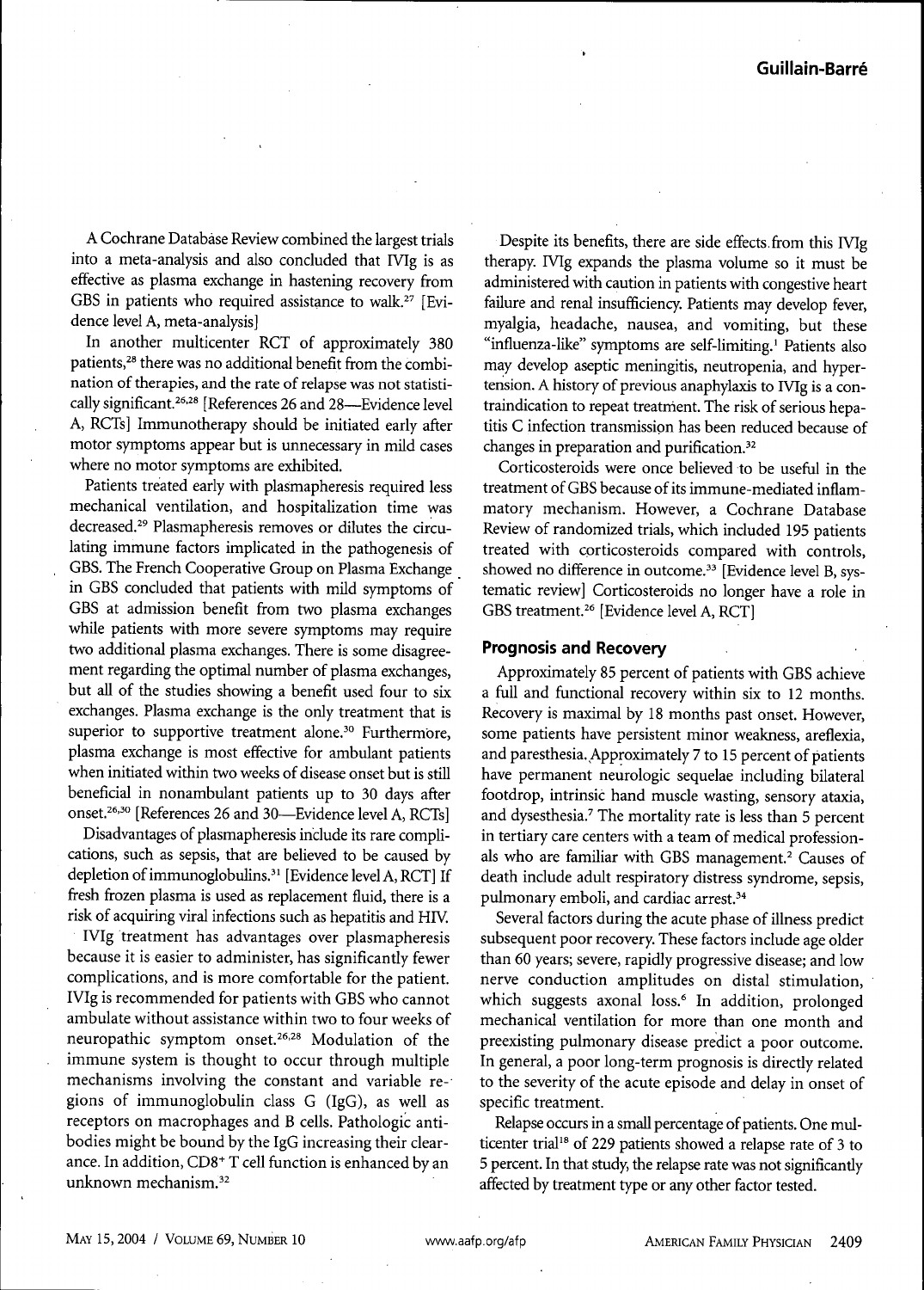The authors indicate that they do not have any conflicts of interest. Sources of funding: none reported.

The opinions and assertions contained herein are the private views of the authors and are not to be construed as official or as reflecting the views of the U.S. Navy Medical Corps or the U.S. Navy at large.

### **REFERENCES**

- 1. Lindenbaum Y, Kissel JT, Mendell JR. Treatment approaches for Guillain-Barré syndrome and chronic inflammatory demyelinating polyradiculoneuropathy. Neuro Clin 2001;19:187-204.
- Hahn AF. Guillain-Barré syndrome. Lancet 1998;352:635-41.
- 3. Seneviratne U. Guillain-Barré syndrome. Postgrad Med J 2000; 76:774-82.
- 4. Jiang GX, de Pedro-Cuesta J, Strigard K, Olsson T, Link H. Pregnancy and Guillain-Barré syndrome: a nationwide register cohort study. Neuroepidemiology 1996; 15:192-200.
- 5. The prognosis and main prognostic indicators of Guillain-Barré syndrome: a multicentre prospective study of 297 patients. The Italian Guillain-Barr6 Study Group. Brain 1996; 119(pt 6):2053-61.
- 6. Fletcher DD, Lawn ND, Wolter TD, Wijdicks EF Long-term outcome in patients with Guillain-Barré syndrome requiring mechanical ventilation. Neurology 2000;54:2311-5.
- 7. Ropper AH. The Guillain-Barré syndrome. N Engl J Med 1992;326:1130-6.
- 8. Ropper AH, Shahani BT. Pain in Guillain-Barré syndrome. Arch Neurol 1984;41:511-4.
- Asbury AK, Cornblath DR. Assessment of current diagnostic criteria for Guillain-Barr6 syndrome. Ann Neurol 1990;27(suppl):S21 -4.
- 10. Gordon PH, Wilbourn AJ. Early electrodiagnostic findings in Guiilain-Barré syndrome. Arch Neurol 2001;58:913-7.
- 11. Jozefowicz RR Neurologic diagnostic procedures. In: Goldman L, Bennett C, eds. Cecil textbook of medicine. 21st ed. Philadelphia: W.B. Saunders, 2000:2010-6.
- 12. McKhann GM, Cornblath DR, Griffin JW, Ho TW, Li CY, Jiang Z, et al. Acute motor axonal neuropathy: a frequent cause of acute flaccid paralysis in China. Ann Neurol 1993;33:333-42.
- 13. Ho TW, Li CY, Cornblath DR, Gao CY, Asbury AK, Griffin JW, et al. Patterns of recovery in the Guillain-Barré syndromes. Neurology 1997;48:695-700.
- 14. Griffin JW, Li CY, Ho TW, Tian M, Gao CY, Xue P, et al. Pathology of the motor-sensory axonal Guillain-Barré syndrome. Ann Neurol 1996;39:17-28.
- 15. Mori M, Kuwabara S, Fukutake T, Yuki N, Hattori T. Clinical features and prognosis of Miller Fisher syndrome. Neurology 2001 ;56:1104-6.
- 16. Zochodne DW. Autonomic involvement in Guillain-Barré syndrome: a review. Muscle Nerve 1994;17:1145-55.
- 17. Rees JH, Soudain SE, Gregson NA, Hughes RA. Campylobacter jejuni infection and Guillain-Barré syndrome. N Engl J Med 1995; 333:1374-9.
- 18. Hadden RD, Karch H, Hartung HP, Zielasek J, Weissbrich B, Schu-

bert J, et al. Preceding infection, immune factors, and outcome in Guillain-Barr6 syndrome. Neurology 2001;56:758-65.

- 19. Lasky T, Terracciano GJ, Magder L, Koski CL, Ballesteros M, Nash D, et al. The Guillain-Barré syndrome and the 1992-1993 and 1993-1994 influenza vaccines. N EnglJ Med 1998;339:1797-802.
- 20. Zhou W, Pool V, Iskander JK, English-Bullard R, Ball R, Wise RP, et al. Surveillance for safety after immunization: Vaccine Adverse Event Reporting System (VAERS)—United States, 1991-2001. MMWR Surveill Summ 2003;52:1-24.
- 21. Lawn ND, Fletcher DD, Henderson RD, Wolter TD, Wijdicks EF. Anticipating mechanical ventilation in Guillain-Barré syndrome. Arch Neurol 2001;58:893-8.
- 22. Sharshar T, Chevret S, Bourdain F, Raphael JC. Early predictors of mechanical ventilation in Guillain-Barré syndrome. French Cooperative Group on Plasma Exchange in Guillain-Barré Syndrome. Crit Care Med 2003;31:278-83.
- 23. Tripathi M, Kaushik S.-Carbamazepine for pain management in Guillain-Barr6 syndrome patients in the intensive care unit. Crit Care Med 2000;28:655-8.
- 24. Pandey CK, Bose N, Garg G, Singh N, Baronia A, Agarwal A, et al. Gabapentin for the treatment of pain in Guillain-Barré syndrome: . a double-blind, placebo-controlled, crossover study. Anesth Anaig 2002;95:1719-23.
- 25. Van Der Meche FG, Schmitz PI. A randomized trial comparing intravenous immune globulin and plasma exchange in Guillain-Barré syndrome. Dutch Guillain-Barré Study Group. N Engl J Med 1992;326:1123-9.
- 26. Hughes RA, Wijdicks EF, Barohn R, Benson E, Cornblath DR, Hahn AF, et al. Practice parameter: immunotherapy for Guillain-Barré syndrome: report of the Quality Standards Subcommittee of the American Academy of Neurology Neurology 2003;61:736-40.
- 27. Hughes RA, Raphael JC, Swan AV, van Doom PA. Intravenous immunoglobulin for Guillain-Barré syndrome. Cochrane Database Syst Rev 2004;(1):CD002063.
- 28. Randomised trial of plasma exchange, intravenous immunoglobulin, and combined treatments in Guillain-Barré syndrome. Plasma Exchange/Sandoglobulin Guillain-Barr6 Trial Group. Lancet 1997; 349:225-30.
- 29. Hund EF, Borel CO, Cornblath DR, Hanley DF, McKhann GM. Intensive management and treatment of severe Guillain-Barré syndrome. Crit Care Med 1993;21:443-46.
- 30. Raphael JC, Chevret S, Hughes RA, Annane D. Plasma exchange for Guillain-Barré syndrome. Cochrane Database Syst Rev 2004;(1):CD001798.
- 31. Appropriate number of plasma exchanges in Guillain-Barré syndrome. The French Cooperative Group on Plasma Exchange in Guillain-Barr^ Syndrome. Ann Neurol 1997;41:298-306.
- 32. Sater RA, Rostami A. Treatment of Guillain-Barré syndrome with intravenous immunoglobulin. Neurology 1998;51(6 suppi 5):S9-15.
- 33. Hughes RA, van Der Meche FGA. Corticosteroids for treating Guillain-Barré syndrome. Cochrane Database Syst Rev 2003;(4): CD001446. Review.
- 34. Lawn ND, Wijdicks EF. Fatal Guillain-Barr6 syndrome. Neurology 1999;52:635-8.